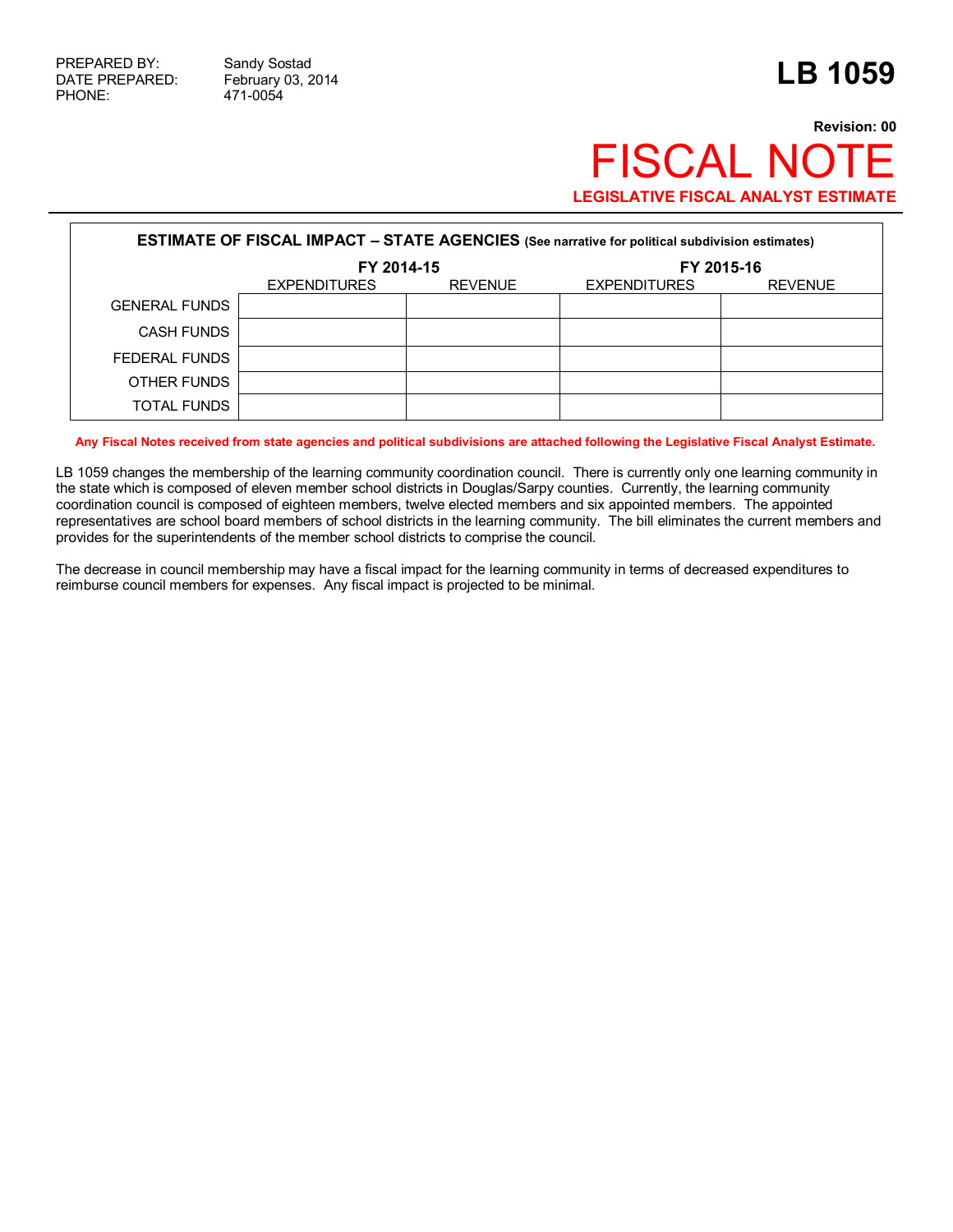**Please complete ALL (5) blanks in the first three lines. 2014**

| LB <sup>(1)</sup><br>1059                       |                                                                   |                |                                                       |            | <b>FISCAL NOTE</b> |
|-------------------------------------------------|-------------------------------------------------------------------|----------------|-------------------------------------------------------|------------|--------------------|
| State Agency OR Political Subdivision Name: (2) |                                                                   | <b>NDE</b>     |                                                       |            |                    |
| Prepared by: (3)<br>Halstead                    |                                                                   |                | Date Prepared: (4) January 24, 2014 Phone: (5) 1-0732 |            |                    |
|                                                 | <b>ESTIMATE PROVIDED BY STATE AGENCY OR POLITICAL SUBDIVISION</b> |                |                                                       |            |                    |
|                                                 | FY 2014-15                                                        |                |                                                       | FY 2015-16 |                    |
|                                                 | <b>EXPENDITURES</b>                                               | <b>REVENUE</b> | <b>EXPENDITURES</b>                                   |            | <b>REVENUE</b>     |
| <b>GENERAL FUNDS</b>                            |                                                                   |                |                                                       |            |                    |
| <b>CASH FUNDS</b>                               |                                                                   |                |                                                       |            |                    |
| <b>FEDERAL FUNDS</b>                            |                                                                   |                |                                                       |            |                    |
| <b>OTHER FUNDS</b>                              |                                                                   |                |                                                       |            |                    |
| <b>TOTAL FUNDS</b>                              |                                                                   |                |                                                       |            |                    |
|                                                 | Evalentian of Estimato. No Fiscal Innact to NDF                   |                |                                                       |            |                    |

**Explanation of Estimate:** No Fiscal Impact to NDE.

| <b>BREAKDOWN BY MAJOR OBJECTS OF EXPENDITURE</b> |           |                            |                     |                     |  |  |  |
|--------------------------------------------------|-----------|----------------------------|---------------------|---------------------|--|--|--|
| <b>Personal Services:</b>                        |           |                            |                     |                     |  |  |  |
|                                                  |           | <b>NUMBER OF POSITIONS</b> | $2014 - 15$         | $2015 - 16$         |  |  |  |
| <b>POSITION TITLE</b>                            | $14 - 15$ | $15 - 16$                  | <b>EXPENDITURES</b> | <b>EXPENDITURES</b> |  |  |  |
|                                                  |           |                            |                     |                     |  |  |  |
|                                                  |           |                            |                     |                     |  |  |  |
|                                                  |           |                            |                     |                     |  |  |  |
|                                                  |           |                            |                     |                     |  |  |  |
|                                                  |           |                            |                     |                     |  |  |  |
|                                                  |           |                            |                     |                     |  |  |  |
|                                                  |           |                            |                     |                     |  |  |  |
|                                                  |           |                            |                     |                     |  |  |  |
|                                                  |           |                            |                     |                     |  |  |  |
|                                                  |           |                            |                     |                     |  |  |  |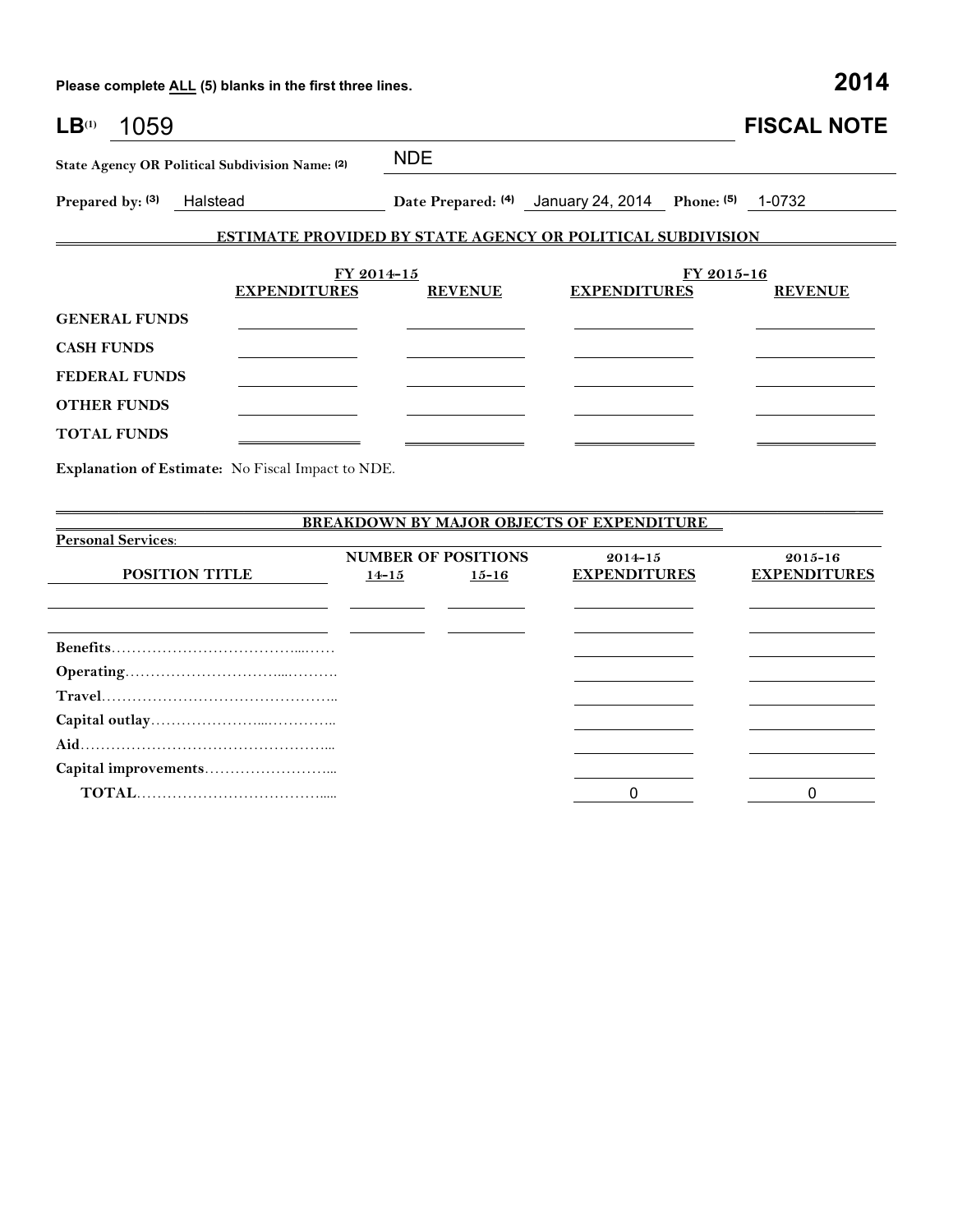**Please complete ALL (5) blanks in the first three lines. 2014**

| LB <sup>(1)</sup>    | 1059 |                                                                   |                            |                                                  |            | <b>FISCAL NOTE</b>        |
|----------------------|------|-------------------------------------------------------------------|----------------------------|--------------------------------------------------|------------|---------------------------|
|                      |      | State Agency OR Political Subdivision Name: (2)                   |                            | Learning Community of Douglas and Sarpy Counties |            |                           |
|                      |      | Prepared by: (3) Brian Gabrial                                    | Date Prepared: (4) 1/28/14 |                                                  |            | Phone: $(5)$ 402-964-2198 |
|                      |      | <b>ESTIMATE PROVIDED BY STATE AGENCY OR POLITICAL SUBDIVISION</b> |                            |                                                  |            |                           |
|                      |      | FY 2014-15                                                        |                            |                                                  | FY 2015-16 |                           |
| <b>GENERAL FUNDS</b> |      | <b>EXPENDITURES</b>                                               | <b>REVENUE</b>             | <b>EXPENDITURES</b>                              |            | <b>REVENUE</b>            |
|                      |      |                                                                   |                            |                                                  |            |                           |
| <b>CASH FUNDS</b>    |      |                                                                   |                            |                                                  |            |                           |
| <b>FEDERAL FUNDS</b> |      |                                                                   |                            |                                                  |            |                           |
| <b>OTHER FUNDS</b>   |      |                                                                   |                            |                                                  |            |                           |
| <b>TOTAL FUNDS</b>   |      |                                                                   |                            |                                                  |            |                           |

**Explanation of Estimate:**

LB 1059 would have no fiscal impact with respect to the budget of the Learning Community of Douglas and Sarpy Counties.

\_\_\_\_\_\_\_\_\_\_\_\_\_\_\_\_\_\_\_\_\_\_\_\_\_\_\_\_\_\_\_\_\_\_\_\_\_\_\_\_\_\_\_\_\_\_\_\_\_\_\_\_\_\_\_\_\_\_\_\_\_\_\_\_\_\_\_\_\_\_\_\_\_\_\_\_\_\_\_\_\_\_\_\_\_\_\_\_\_\_\_\_\_\_\_\_\_\_\_\_\_\_ \_\_\_

| <b>BREAKDOWN BY MAJOR OBJECTS OF EXPENDITURE</b> |                                                          |           |                     |                     |  |  |  |
|--------------------------------------------------|----------------------------------------------------------|-----------|---------------------|---------------------|--|--|--|
| <b>Personal Services:</b>                        |                                                          |           |                     |                     |  |  |  |
|                                                  | <b>NUMBER OF POSITIONS</b><br>$2015 - 16$<br>$2014 - 15$ |           |                     |                     |  |  |  |
| <b>POSITION TITLE</b>                            | $14 - 15$                                                | $15 - 16$ | <b>EXPENDITURES</b> | <b>EXPENDITURES</b> |  |  |  |
|                                                  |                                                          |           |                     |                     |  |  |  |
|                                                  |                                                          |           |                     |                     |  |  |  |
|                                                  |                                                          |           |                     |                     |  |  |  |
|                                                  |                                                          |           |                     |                     |  |  |  |
|                                                  |                                                          |           |                     |                     |  |  |  |
|                                                  |                                                          |           |                     |                     |  |  |  |
|                                                  |                                                          |           |                     |                     |  |  |  |
|                                                  |                                                          |           |                     |                     |  |  |  |
|                                                  |                                                          |           |                     |                     |  |  |  |
|                                                  |                                                          |           |                     |                     |  |  |  |